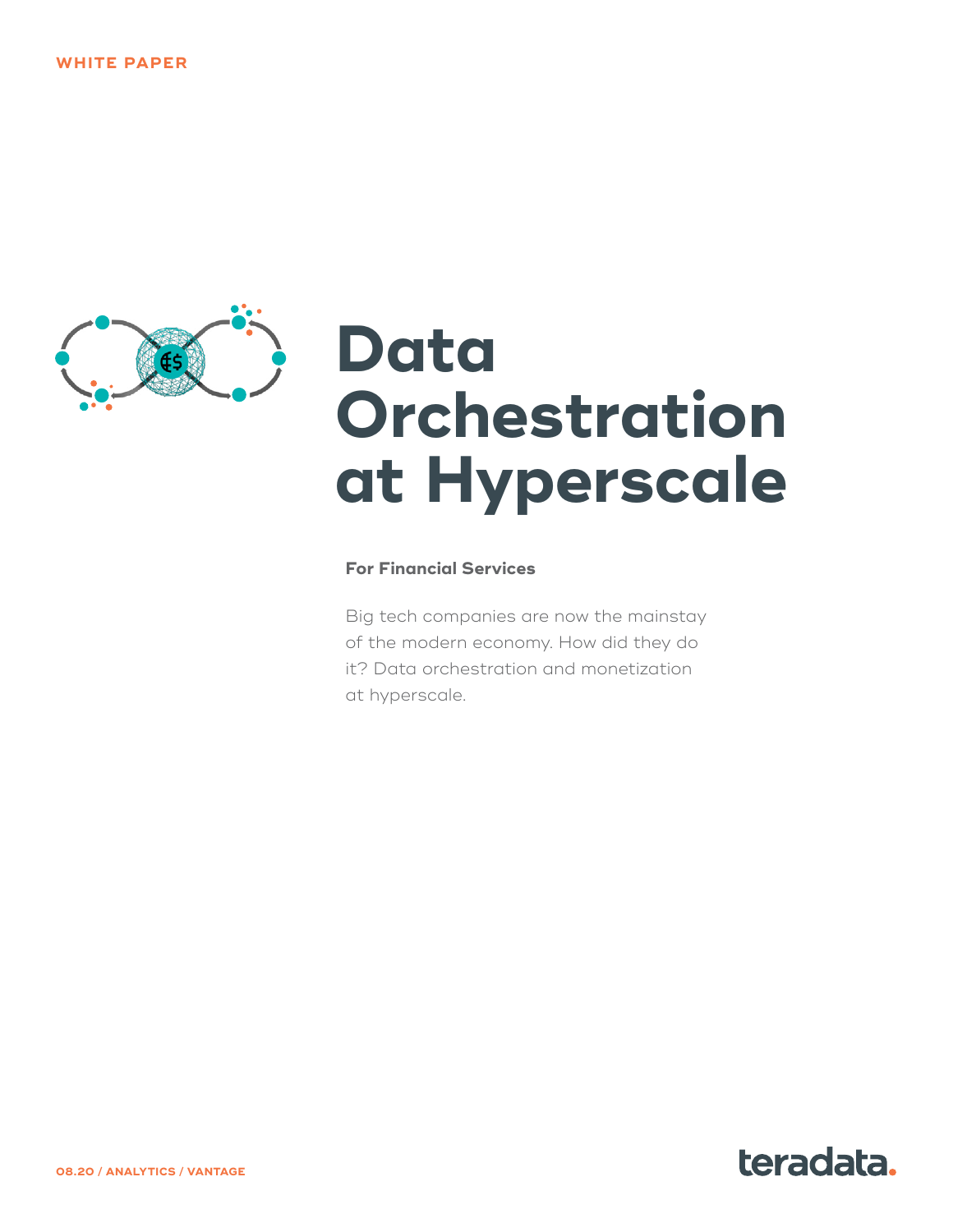

Figure 1: Orchestration at Hyperscale for Financial Services

To join them, financial organizations need to follow their example—treat and harness data as their most valuable corporate asset. It entails eliminating data silos, enabling massive analytics at hyperscale, and achieving game-changing results. The challenge is putting this into practice. But it's not only possible, it's essential.

The first step is taking a cloud-first approach that utilizes premier capabilities on a modern cloud data analytics platform that can hyperscale to deliver new levels of agility, compute power, and innovation. These capabilities support business models and the large, complex data sets of the future. They also help drive customer retention, business support, growth opportunities, and value at a scale that's never been achievable before outside of big tech.

# **Drive Automation and Process Improvements Across Financial Organizations**

Data orchestration at hyperscale automates processes to convert data into results, improves customer experiences, and drives operational excellence. The right side of a data orchestration infinity loop drives customer excellence and focuses on the consumption chain and the selling and service value streams. This includes business essentials such as customer experience, marketing, personalization, digital transformations, and asset utilization.

The left side of this loop is operational excellence and focuses on the internal value chain and the creation and production value stream. This includes things like supply chain, finance management, performance management, operations management, regulatory, and safety compliance.

Bringing together all these processes through data analytics is what drives hyperscale and competitive differentiation. The orchestration highlighted in an infinity loop brings together all processes, including data analytics, at hyperscale to create opportunities across financial services businesses (Figure 1).

## **Become a Financial Services Company of the Future**

Financial services companies of the future will have to compete against hyperscale tech companies moving into their space—at a rapid speed. For example, Google is interested in banking not because it's where the money is, but because it's where the data is. Google has grown quickly by understanding how to monetize data as a valuable business asset.

Financial services companies of the future need to focus on four key areas. They must:

**•** Develop customer experiences that replicate the branch model of knowing the customer and undertaking a dialogue across sales and service topics